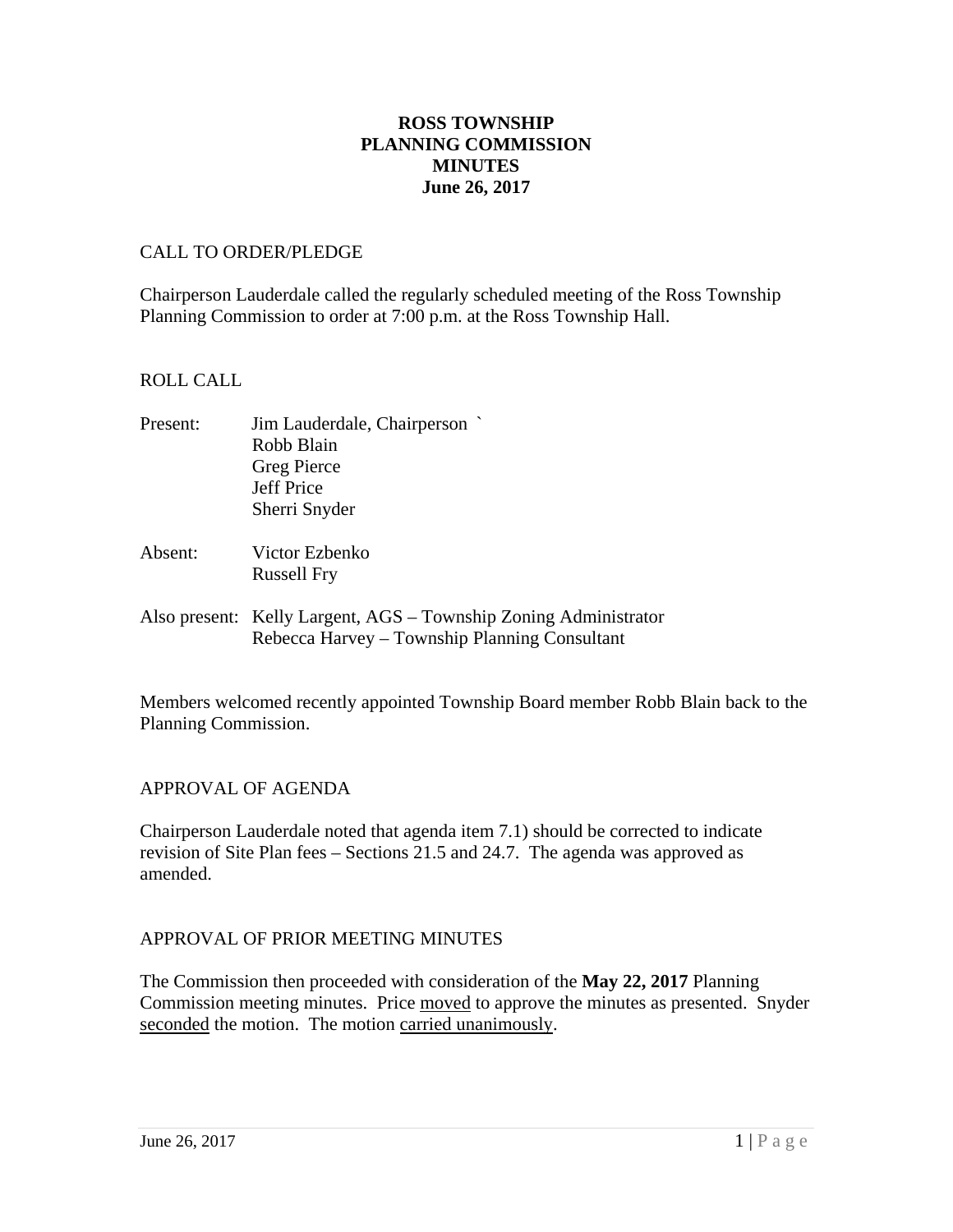### PUBLIC COMMENT ON NON-AGENDA ITEMS

Jack Gesmundo was present and offered an update on the status of the Gull Harbor Point development given the recent purchase of the remaining 4 development sites by American Village Builders. He noted that he has met with the project developer (Mike Sullivan) and discussed existing issues and pending site work. Gesmundo stated that utilities have been extended to all sites and the concrete road/drive completed. He added that amendments have been made to the master deed for the development to improve the marketability of the undeveloped sites.

No further public comment on non-agenda items was offered.

### NEW BUSINESS

1. Public Hearings – Zoning Ordinance Text Amendments

*Article 20, Item 10 – Campgrounds / Item 21 – Seasonal Campgrounds* 

Chairperson Lauderdale opened the public hearing. He gave an overview of the proposed amendments, noting that the proposed revisions/additions/deletions to Article 20 and Items 10 and 21 are intended to reasonably provide for 'campgrounds' in the Township and remove the existing reference to 'seasonal campgrounds'.

No public comment was offered on the matter. Chairperson Lauderdale stated that no written correspondence had been received regarding the proposed amendments. He then closed the public comment portion of the public hearing.

Price then moved to recommend approval by the Township Board of the proposed amendments to the Ross Township Zoning Ordinance as set forth in the June 26, 2017 Public Hearing Notice. Pierce seconded the motion. The motion carried unanimously.

#### *Article 2, Section 2.2 – Definitions*

Chairperson Lauderdale opened the public hearing. He gave an overview of the proposed amendment, noting that the proposed revision to Section 2.2 is intended to improve/clarify the definition of 'campground' in the Ordinance.

No public comment was offered on the matter. Chairperson Lauderdale stated that no written correspondence had been received regarding the proposed amendments. He then closed the public comment portion of the public hearing.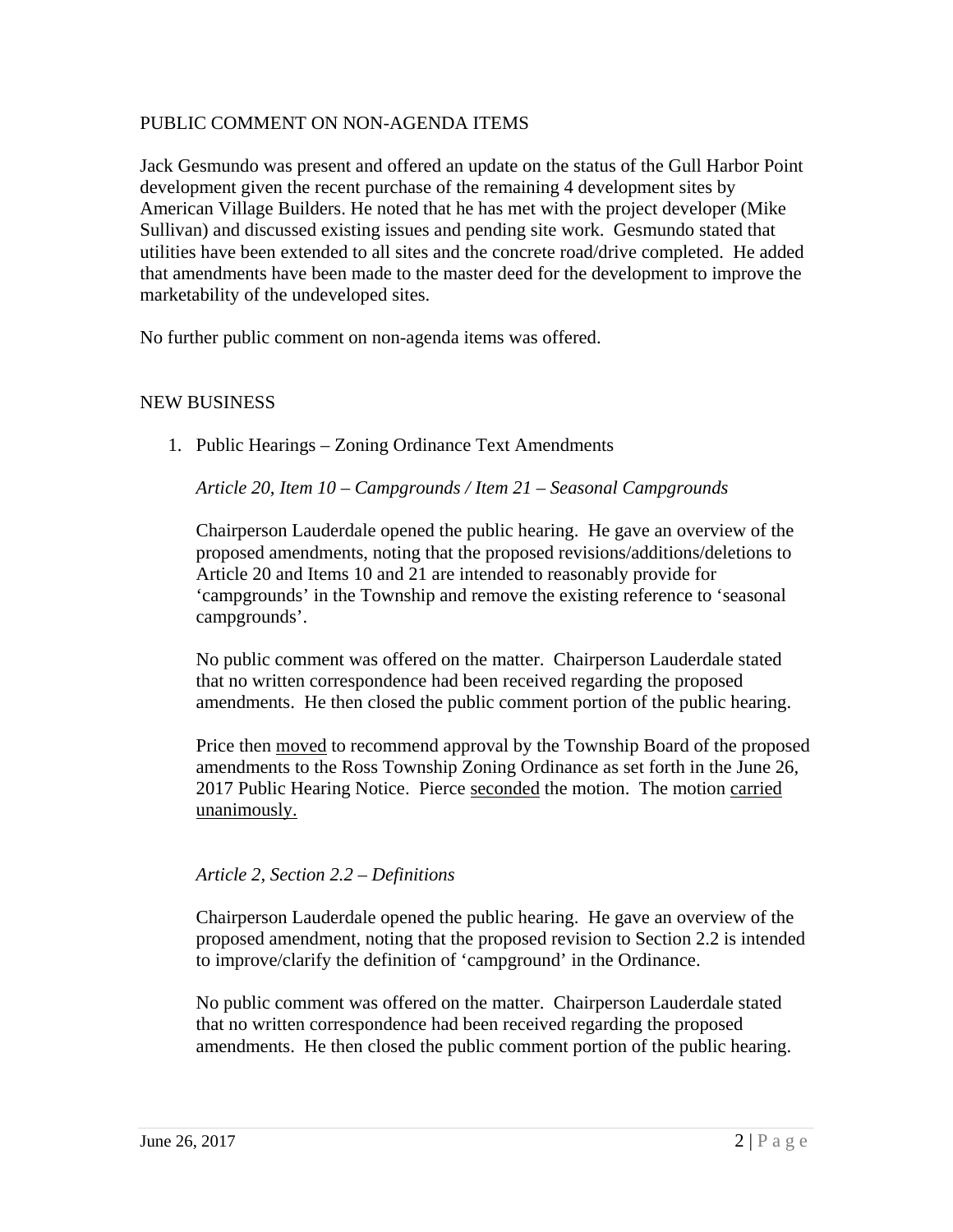Price then moved to recommend approval by the Township Board of the proposed amendment to the Ross Township Zoning Ordinance as set forth in the June 26, 2017 Public Hearing Notice. Pierce seconded the motion. The motion carried unanimously.

### 2. Discussion – Placemaking/Destination Zoning

Chairperson Lauderdale provided an overview of a recent meeting held between the Township and Gull Lake View Golf Course regarding future development interests and the limitations that existing zoning options presented. In the discussion, the topic of regional 'placemaking' efforts in Michigan was introduced and the concept of a 'resort/recreational' or 'destination'- type zoning approach was discussed.

Harvey gave a general explanation of regional 'placemaking' and how this approach that is being advocated/facilitated in Michigan supports the efforts of local communities within a region to recognize the value that their assets play in 'attracting and retaining talent'. She noted that local land use regulations that recognize that value serve to strengthen the region.

Chairperson Lauderdale referenced a handout developed to provide background information on the concept of 'placemaking' and examples of rural placemaking strategies that have been employed, including zoning options that facilitate 'destination' type uses. He requested feedback from the Commission on the topic and an indication of interest in moving forward with exploring amendments to the Zoning Ordinance in keeping with this strategy.

Lengthy Commission discussion ensued wherein support for the idea was expressed. The following was noted:

- The Master Plan provides some support for 'placemaking'; the next review/update of the Plan should include specific rural placemaking strategies.
- Existing assets in Ross Township support destination-type zoning (ie. Gull Lake, Brook Lodge, MSU properties, KVRT system, etc.)
- There is not enough coordinated promotion of this area of the Region.
- Ross Township has a huge lack of rental housing; a destination-type zoning approach would tactically allow for mixed-use development and provide housing that attracts people to the area.
- There are several areas in Ross Township that would be ideal for innovative development options (such as the former Wildermuth School).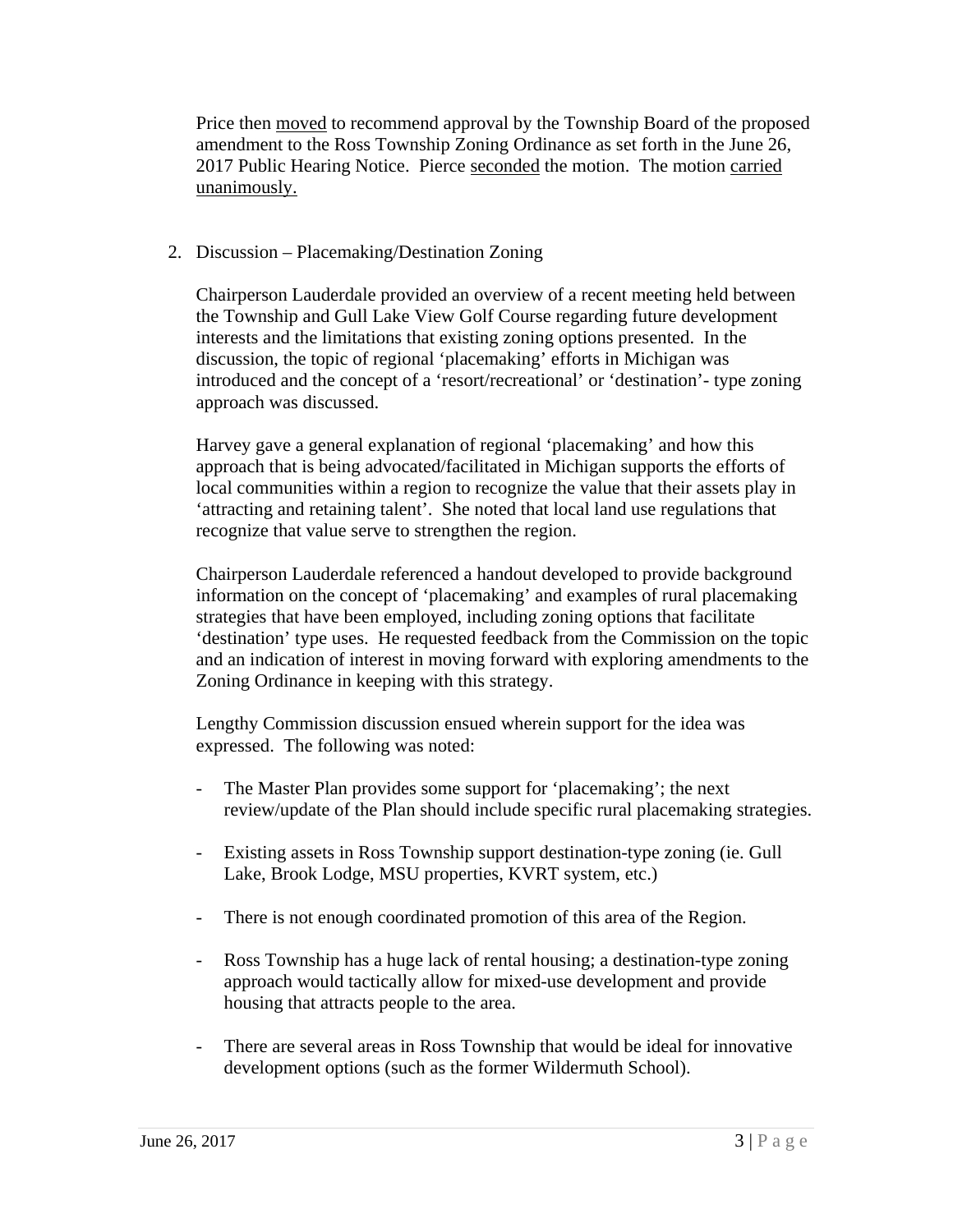The Planning Commission reiterated their support for exploring zoning amendments designed to accommodate destination-type land use and agreed that Chairperson Lauderdale request Township Board approval to allow continued work in this area.

### UNFINISHED BUSINESS

1. Sections 21.5 and 24.7 – Site Plan (Application) Fees

Chairperson Lauderdale referenced Planning Commission discussion of the matter in May wherein proposed amendments to Section 21.5 – Final Site Plan Submittal and Review Scheduling Procedures and Section 24.7 – Application Fees to implement an escrow approach in the site plan review fee structure were discussed.

Chairperson Lauderdale stated that draft text was provided by Attorney Thall for Commission consideration, in addition to the following documents submitted for Township Board review:

- Zoning Application and Escrow Fee Schedule
- Resolution Zoning Application Escrow Policy

Following review of the proposed revisions to Section 21.5 and 24.7, Pierce moved to accept the draft text for public hearing. Price seconded the motion. The motion carried unanimously.

# 2. Watershed Protection Strategies

Chairperson Lauderdale stated that the Planning Commission has had productive discussion on this matter to date and has proceeded with Zoning Ordinance amendments to the site plan review process to better address storm water management. He stated that the Commission's actions have fulfilled the decision to start with a 'small step' and questioned the Commission's desire on a 'next step'.

Pierce stated that the GLQO actively works with the 4TWRC and is currently engaged in education efforts on shoreline management. He noted that there have also been recent efforts in conducting shoreline inspections/mapping/ranking to increase awareness and forward the objectives of shoreline protection.

Snyder stated that she would like to see the implementation of shoreline protection measures in the Ross Township Park Master Plan.

Following discussion, the Commission agreed that the Township should continue to support the efforts of the 4TWRC and GLQO. It was further noted that the